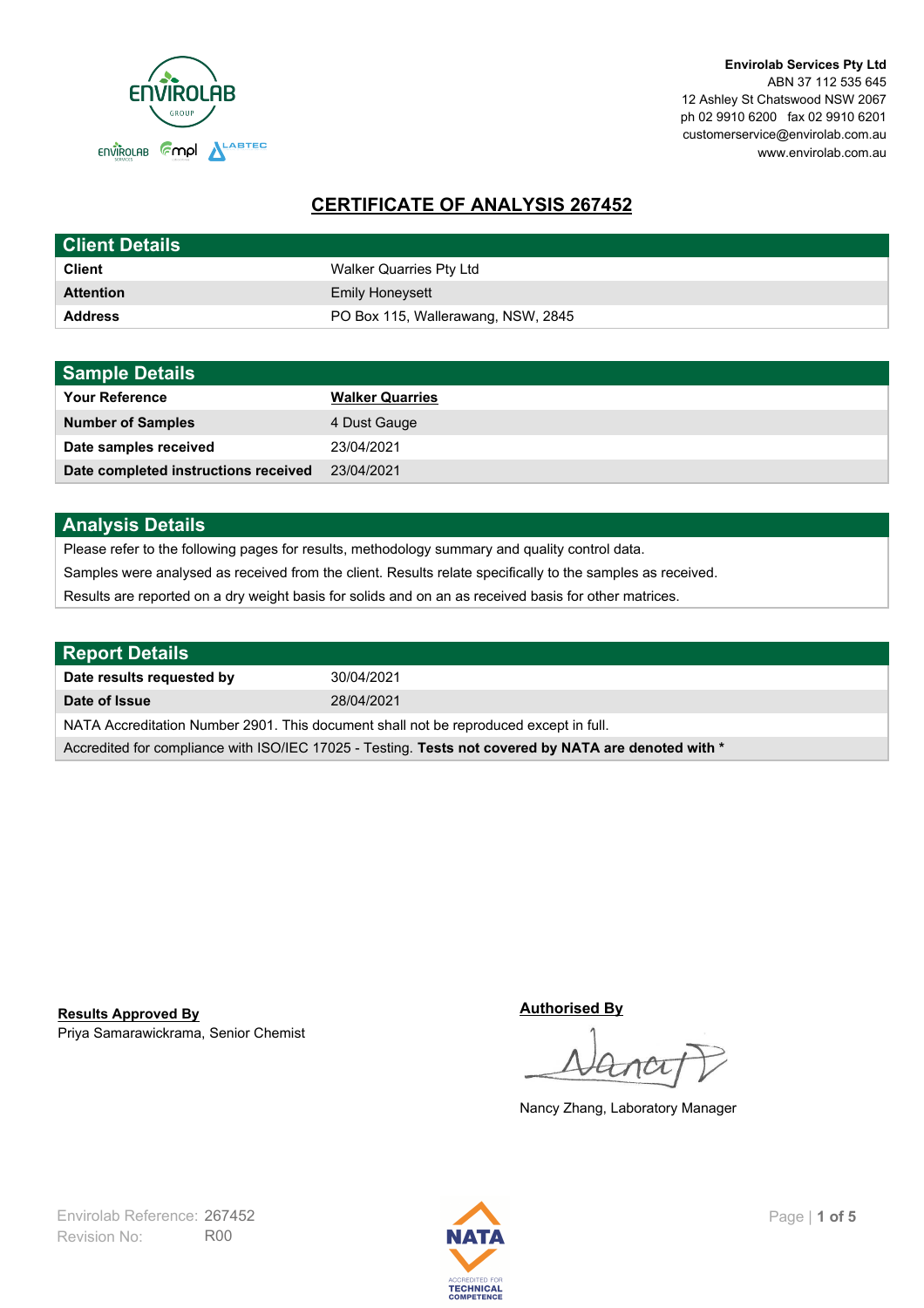| Dust Deposition AS 3580.10.1 |                          |                         |                         |                         |                         |
|------------------------------|--------------------------|-------------------------|-------------------------|-------------------------|-------------------------|
| <b>Our Reference</b>         |                          | 267452-1                | 267452-2                | 267452-3                | 267452-4                |
| <b>Your Reference</b>        | <b>UNITS</b>             | DG <sub>1</sub>         | DG <sub>2</sub>         | DG <sub>3</sub>         | DG4                     |
| Date Sampled                 |                          | 24.03.2021-<br>23.04.21 | 24.03.2021-<br>23.04.21 | 24.03.2021-<br>23.04.21 | 24.03.2021-<br>23.04.21 |
| Type of sample               |                          | <b>Dust Gauge</b>       | <b>Dust Gauge</b>       | <b>Dust Gauge</b>       | Dust Gauge              |
| Date prepared                | $\overline{\phantom{a}}$ | 26/04/2021              | 26/04/2021              | 26/04/2021              | 26/04/2021              |
| Date analysed                | $\overline{\phantom{a}}$ | 27/04/2021              | 27/04/2021              | 27/04/2021              | 27/04/2021              |
| Dust - No. of Days Collected | $\overline{\phantom{a}}$ | 31                      | 31                      | 31                      | 31                      |
| Insoluble Solids             | g/m <sup>2</sup> /month  | 0.8                     | 0.4                     | 0.3                     | 0.4                     |
| Combustible Matter           | g/m <sup>2</sup> /month  | 0.2                     | 0.2                     | 0.2                     | 0.2                     |
| Ash                          | g/m <sup>2</sup> /month  | 0.6                     | 0.2                     | < 0.1                   | 0.3                     |
| Soluble Matter               | g/m <sup>2</sup> /month  | 2.9                     | 2.6                     | 2.0                     | 3.0                     |
| <b>Total Solids</b>          | g/m <sup>2</sup> /month  | 3.7                     | 3.0                     | 2.3                     | 3.4                     |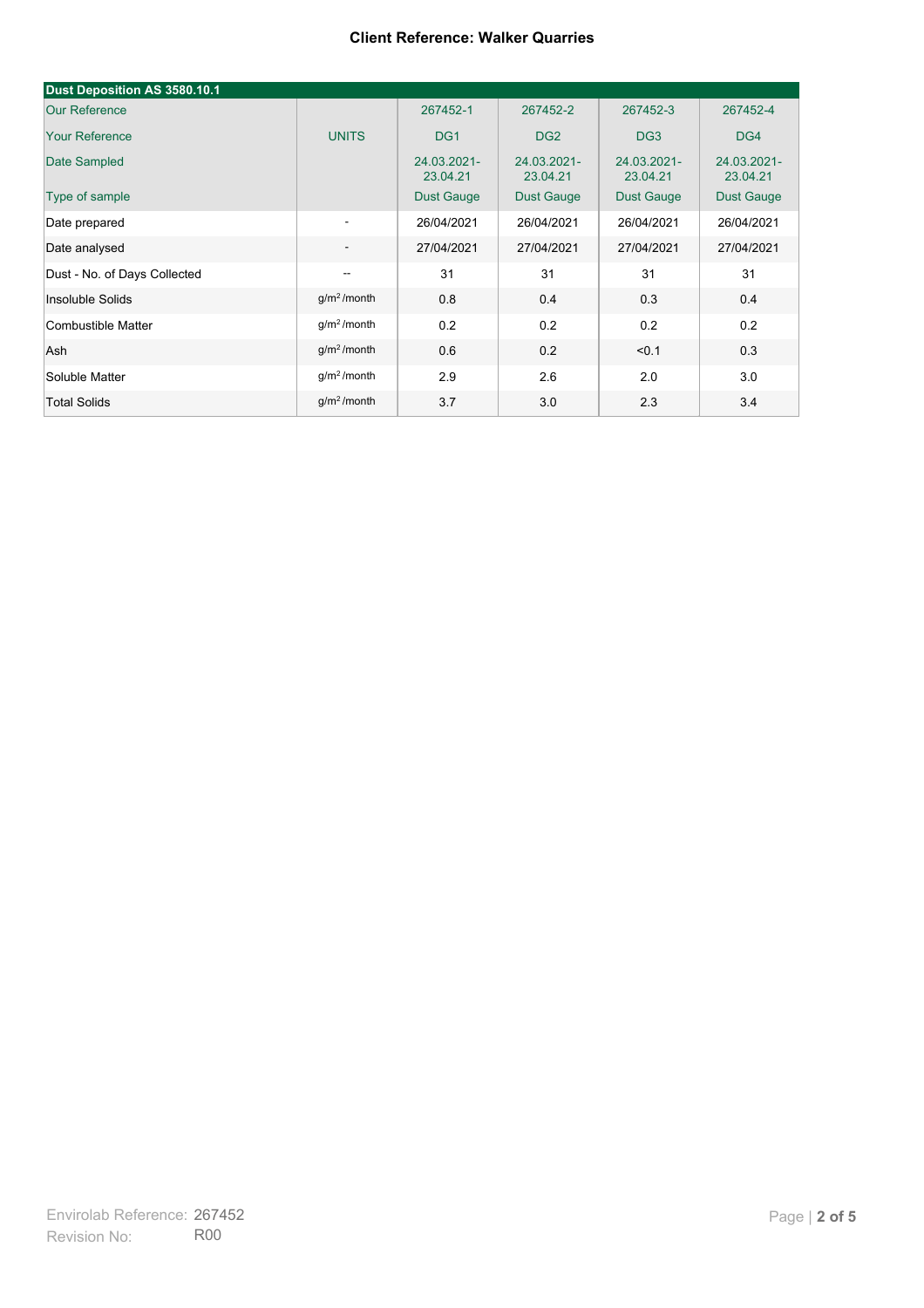| Method ID    | <b>Methodology Summary</b>                                            |
|--------------|-----------------------------------------------------------------------|
| AS 3580.10.1 | <sup>1</sup> Analysis of dust gauges by AS 3580.10.1 (analysis only). |

F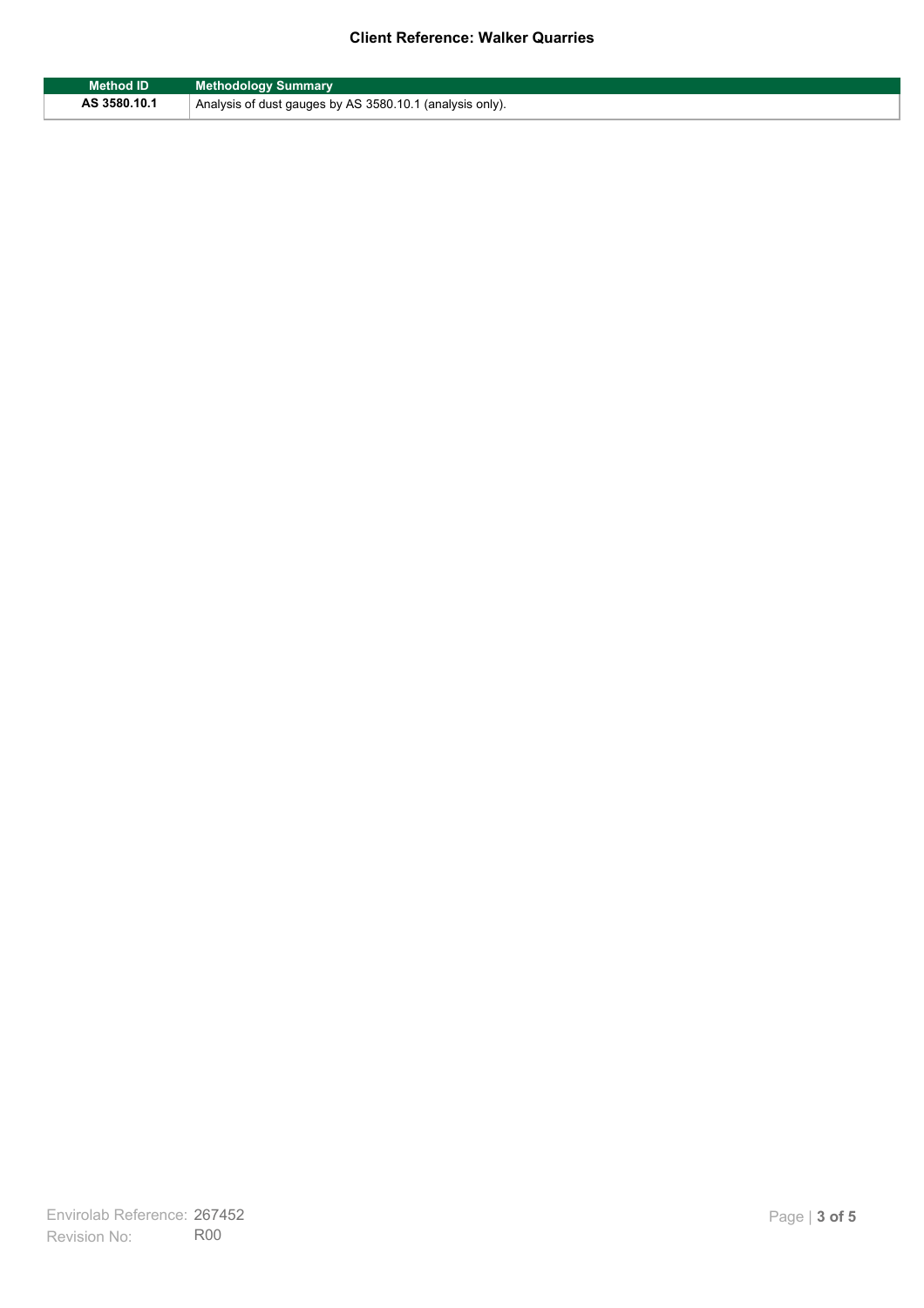| <b>Result Definitions</b> |                                           |
|---------------------------|-------------------------------------------|
| <b>NT</b>                 | Not tested                                |
| <b>NA</b>                 | Test not required                         |
| <b>INS</b>                | Insufficient sample for this test         |
| <b>PQL</b>                | <b>Practical Quantitation Limit</b>       |
| $\prec$                   | Less than                                 |
| $\geq$                    | Greater than                              |
| <b>RPD</b>                | <b>Relative Percent Difference</b>        |
| <b>LCS</b>                | Laboratory Control Sample                 |
| <b>NS</b>                 | Not specified                             |
| <b>NEPM</b>               | National Environmental Protection Measure |
| <b>NR</b>                 | Not Reported                              |